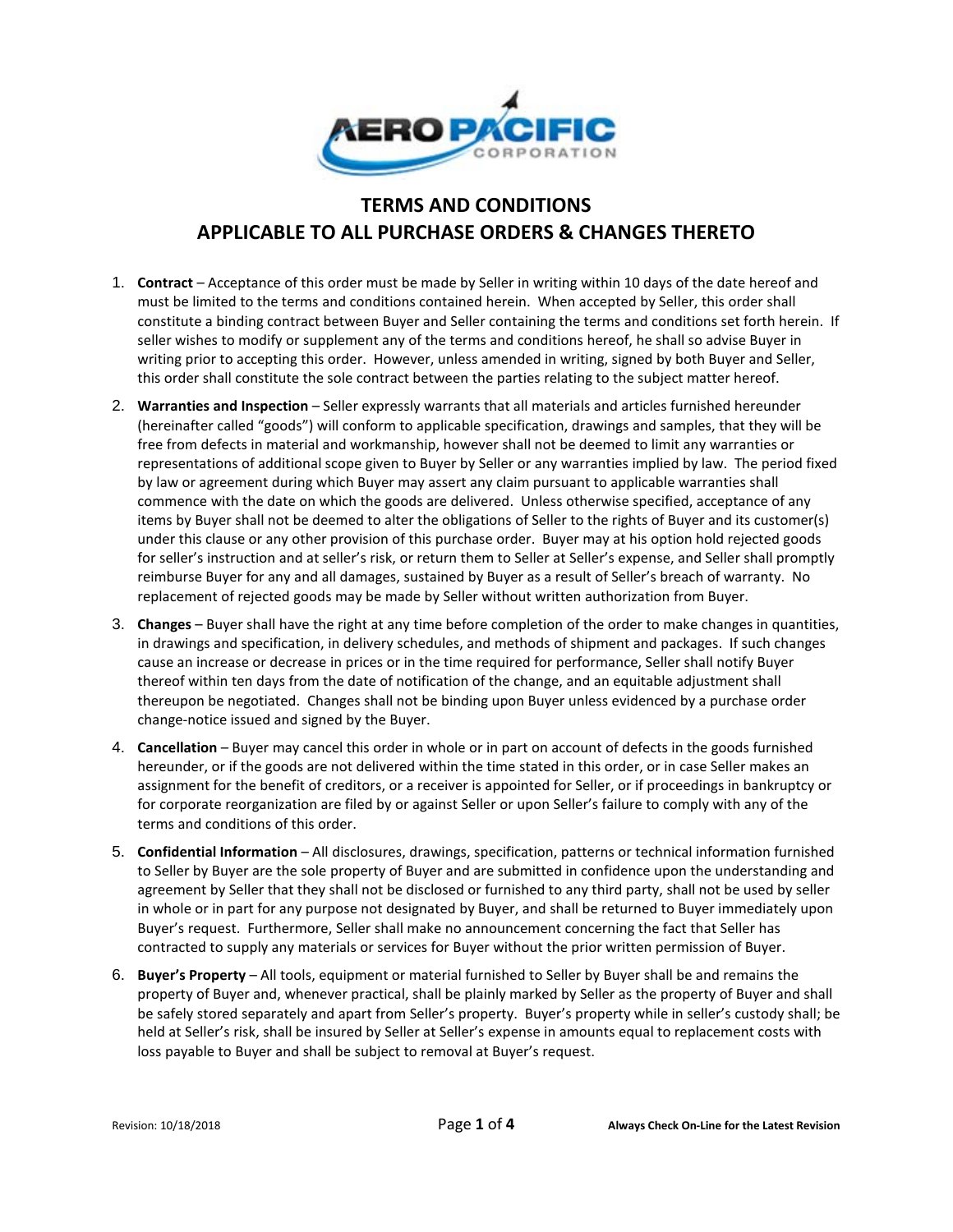- 7. **Services on Buyer's Premises**  If Seller, its employees, agents or sub-contractors are to furnish any labor or services of any kind whatsoever on Buyer's premises in connection with this order:
	- a. Seller agrees to abide by Buyer's rules and regulations governing contractors and suppliers while working on or maintaining facilities on Buyer's premises, copies of which will be furnished on request; and
	- b. Seller shall, before starting work, furnish Buyer with certifications of insurance carriers of Seller and Seller's subcontractors (in any) that polices of insurance have been issued covering their legal liability under (i) applicable workmen's compensation and occupational disease laws; (ii) public liability insurance with limits of \$100,000/\$300,000 for bodily injury or death and \$100,000/\$300,000 for property damage, including loss of use thereof; (iii) contractual liability insurance covering the indemnification set forth in paragraph 7 hereof; and (iv) motor vehicle liability insurance with limits of \$100,000/\$300,000 for bodily injury of death and \$50,000 for property damage, including loss of use thereof.
- 8. **Time of Essence –** Time is of the essence of this contract. Failure to tender conforming goods within the shipment window of the specified date shall constitute as breach by Seller, and Seller shall have no right to make a later conforming tender except upon prior written authorization from the buyer. The shipment window is considered from specified date minus 5 business days. In the event of a delivery prior to the specified shipment window, Aero Pacific has the right to either return the parts pending the delivery window or to hold payment until the specified due delivery date plus the contracted terms.
- 9. **Subcontractors –** ALL SUBCONTRACTORS WHO CANNOT PROVIDE AN EMPLOYER IDENTIFICATION NUMBER WILL BE REQUIRED TO SUBMIT THEIR TAXPAYER IDENTIFICATION NUMBER AS REQUIRED BY THE INTERNAL REVENUE CODE.
- 10. **Inspection Reports –** Seller must furnish inspection report, certificate of conformance and as applicable material and processing certification for the part/services they submit.
- 11. **FAI –** Documented First Article Inspection Reports (FAIR) shall be submitted to Buyer Quality prior to the beginning of production. The FAIR must be based on AS9102, except the forms must be the actual forms shown on the spec. Equivalent forms are not acceptable. The FAI we perform is only a courtesy check and not to be considered a complete check. The FAI check does not relieve the seller of any responsibility to deliver conforming product. The FAI part will be returned to the supplier and, if the part was found to be acceptable, can ship it back with the next scheduled shipment of parts.
- 12. **Export Controls** Seller agrees to comply with the U.S. Department of Commerce's Export Administration Regulations (EAR), the Department of State's International Traffic in Arms Regulations (ITAR), the Treasury Department's Foreign Assets Control Regulations (FACR) and Arms Export Control Act (AECA). The Seller shall have established and implemented the export controls required by the Department of State. It is the intent of the Seller to comply with both the letter and the spirit of the laws and regulations restricting the transfer, export, sale or disposal of commodities and technical data from the U.S. The various sections of the United States Code (U.S.C.) that constitute the AECA can be accessed via this web site: [http://uscode.house.gov/search/criteria.shtml.](http://uscode.house.gov/search/criteria.shtml)

*WARNING: This document contains technical data whose export is restricted by the Arms Export Control Act (Title 22, U.S.C. Sec 2751, et seq.) or the Export Administration Regulations (EAR) (15 CFR chapter VII, subchapter C). Violators of these export laws are subject to severe criminal penalties.* 

*This information in document form (or any other medium), including any attachments and exhibits hereto, may not be exported, released or disclosed to foreign persons whether here in the United States or abroad without*  first obtaining the proper export authority. Recipient shall include this notice with any reproduced portion of *this document.*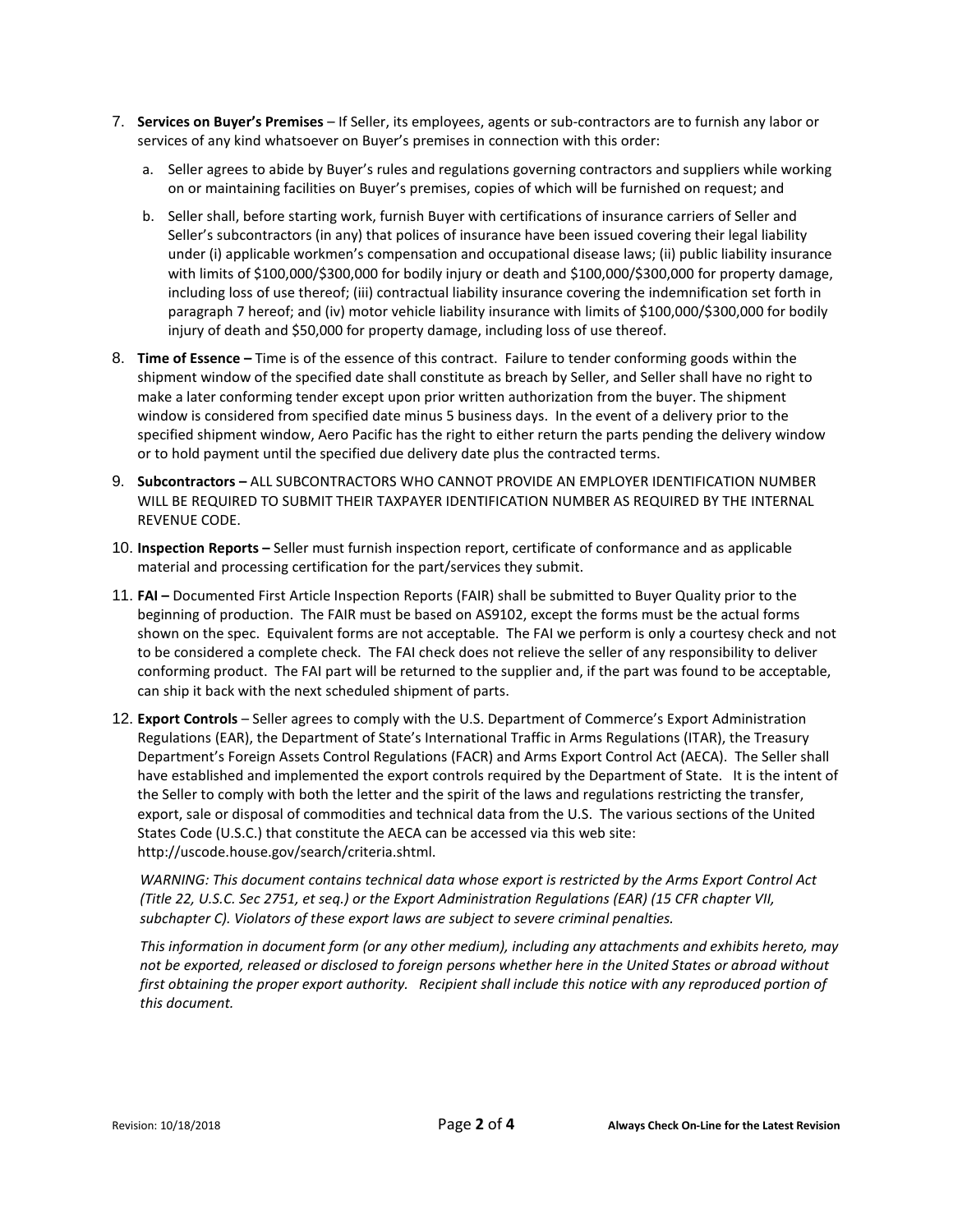- 13. **DPAS** Requirements for the supplier to comply with Executive Order E13224. Supplier shall not engage in any transaction of any type with persons or businesses or organizations who commit, threaten to commit or support terrorism. Supplier must comply with Defense Priorities and Allocation System (DPAS) when a priority rating is listed on the purchase order.
- 14. **Right of Entry** In addition to the Buyer's right of entry, the Seller agrees to the right of entry for the Buyer's customers or regulatory agencies to all facilities and records relating to the performance of this contract.
- 15. **Quality System Compliance** –Seller must have a Quality system in compliance with AS9100, AS9110, AS9120, AS9003, ISO 9001, or NADCAP, in addition, seller shall ensure that employees are aware of their contribution to *Product or Service Conformity*, their contribution to *Product Safety*, and the importance of *Ethical Behavior* as applicable.
- 16. **Flow-down of Requirements** Seller agrees to flow down to sub-tier suppliers the applicable requirements in the purchasing documents, including quality system compliance, key characteristics and DPAS priorities. In addition, seller shall ensure that the sub-tier employees are aware of their contribution to *Product or Service Conformity*, their contribution to *Product Safety*, and the importance of *Ethical Behavior* as applicable. where required.
- 17. **Transfer of Work** Seller is required to notify Buyer's Quality prior to transferring any work to a new facility. Buyer shall determine prior to the transfer is sub-contractor may perform the transfer of work.
- 18. **Record Retention** All records will be maintained for a minimum of 10 years after completion of the contract, unless otherwise noted on the front of the purchase order.
- 19. **Material Suppliers**  Material suppliers must furnish material certifications to the purchase order requirements, and shall not supply material for which they are not certificated or approved. All certification test reports must contain traceability codes that are marked on the material and identified on the test reports. This includes serial numbers, if applicable. All certifications must include a full chain of custody from the mill to the supplier. The deletions of names and address' are prohibited. Unauthorized material substitutions are not permitted without Buyer's approval in writing. This includes thickness, width, or length changes. Terms and definitions for metallic materials and processing herein are clarified in ARP1917. All material furnished, unless otherwise specified on the purchase order, must be DFARS 252.225-7014 (a) (2) compliant (as amended by the Berry Amendment). Shelf-Life controlled materials must have at least 70% of the shelf-life remaining at the time of shipment.

The Following clauses also apply: 1, 2, 3, 4, 5, 8, 10, 12, 13, 14, 15, 16, 17, 18, 23, 24, & 25

20. **Process Suppliers** – Processing suppliers must furnish processing certifications to the purchase order requirements, and shall not process any parts for which they are not certified or approved. All materials used in processing must be from approved sources as defined in the specification flow-down. NADCAP and/or specification owner approval is required.

The Following clauses apply: 1, 2, 3, 4, 5, 6, 7, 8, 9, 10, 11, 12, 13, 14, 15, 16, 17, 18, 20, & 25

21. **Manufacturing Suppliers** – Manufacturing suppliers must furnish certifications to the purchase order requirements, and shall not substitute any furnished materials provided by the Seller without express written authorization from the Buyer.

The Following clauses apply: 1, 2, 3, 4, 5, 6, 8, 9, 10, 11, 12, 13, 14, 15, 16, 17, 18, 23, 24, & 25

22. **Single Operation Suppliers** – Single Operation suppliers (Deburr, Hone, etc.) must furnish certifications to the purchase order requirements, and shall not substitute any furnished materials provided by the Seller without express written authorization from the Buyer.

The Following clauses apply: 1, 2, 3, 4, 5, 6, 8, 9, 12, 13, 14, 15, 16, 18, 23, 24 & 25